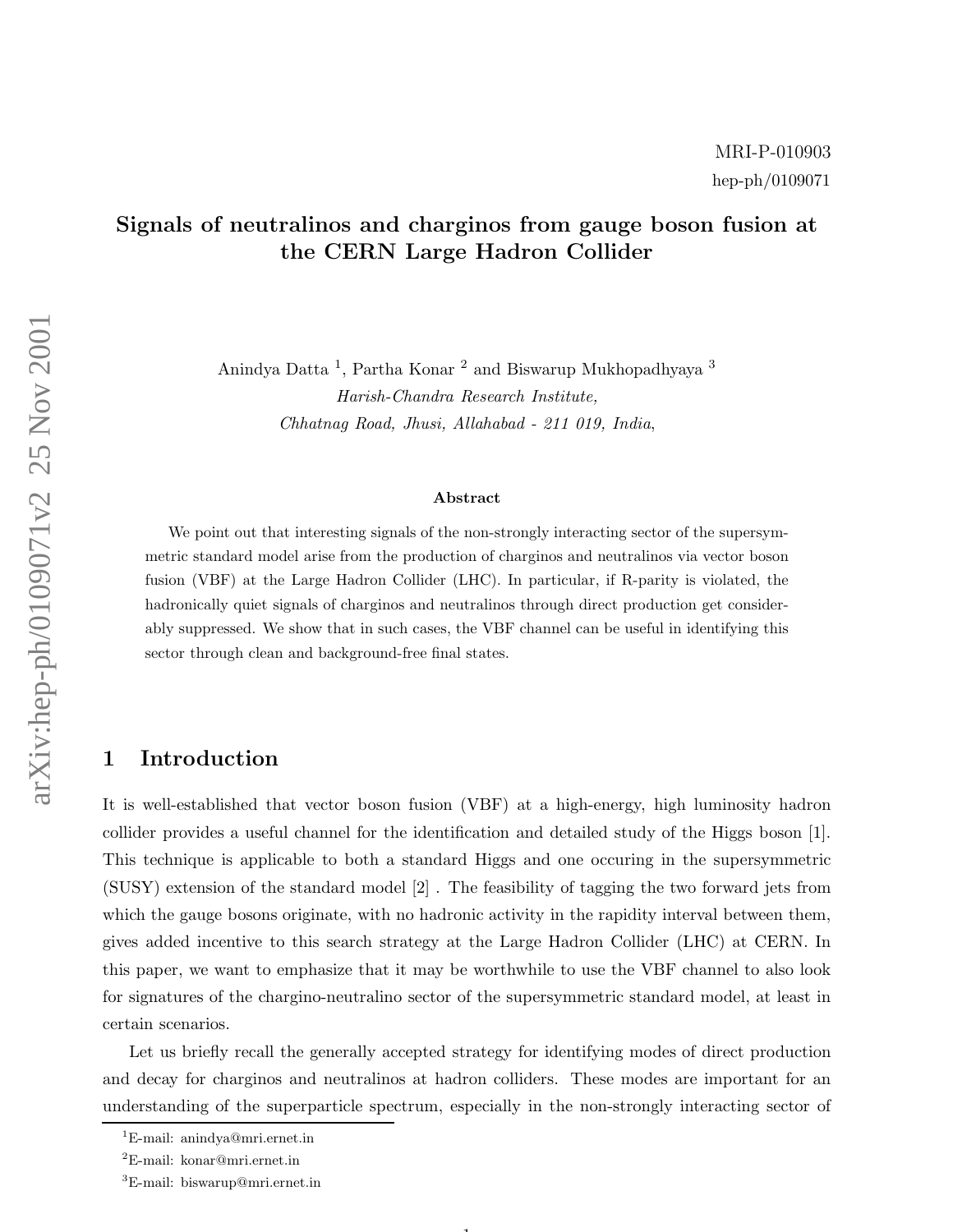the theory. The most conspicuous signal is expected from direct production of a  $\chi_1^{\pm}\chi_2^0$  pair (i.e. the lighter chargino together with the second lightest neutralino). In the minimal SUSY standard model (MSSM) [3] with conserved R-parity (defined as  $R = (-)^{(3B+L+2S)}$ ), the  $\chi_2^0$  and  $\chi_1^{\pm}$  have substantial branching ratios for leptonic decays in the channels  $\chi_2^0 \to \chi_1^0 l^+ l^-$  and  $\chi_1^{\pm} \to \chi_1^0 l^{\pm} \nu_l$  ( $\bar{\nu}_l$ ) respectively. Thus one has the so-called 'hadronically quiet'  $trilepton + \not{E}_T$  signal. Such a signal can easily be made free from standard model backgrounds, and it bears an unambiguous stamp of the non-strongly interacting sector of the MSSM. Detailed estimates of such signals, including QCD corrections, exist in the literature [4]. In addition, it has also been argued that dilepton signals, of both like and unlike signs, ensue when one of the three leptons mentioned above escapes undetected, thereby giving additional types of easily distinguishable events [5].

However, the leptonic decay channels might be relatively suppressed in certain cases. For example, as we shall see afterwards,  $\chi_2^0$  and  $\chi_1^{\pm}$  may decay directly into leptons and jets in an R-parity violating scenario [6]. Since R-parity is not necessitated by any inherent symmetry of the theory, it is perfectly natural to envision such a situation. Under such circumstances, while the trilepton signals suffer from a suppression, the final states obtained from R-violating decays of charginos and neutralinos may be difficult to disentangle from signals of the strongly interacting sector, namely, gluinos and squarks. It is for such situations that we point out the usefulness of the VBF channel in isolating charginos and neutralinos through clearly identifiable and background-free events.

In section 2, we discuss neutralino and chargino decays in an R-parity violating model, and demonstrate that in certain cases the MSSM decays can be suppressed. The signals for these cases in the VBF channels, together with the event selection criteria, are discussed in section 3. We wind up with some concluding remarks in section 4.

# 2 An R-parity violating scenario: chargino and neutralino decays,

### and what happens to the direct signals

In general, R-parity violation in a SUSY model implies that the MSSM superpotential, written in terms of the quark, lepton and Higgs superfields, gets augmented by the following terms [7]:

$$
W_{\mathcal{R}} = \lambda_{ijk} \hat{L}_i \hat{L}_j \hat{E}_k^c + \lambda'_{ijk} \hat{L}_i \hat{Q}_j \hat{D}_k^c + \lambda''_{ijk} \hat{U}_i^c \hat{D}_j^c \hat{D}_k^c + \epsilon_i \hat{L}_i \hat{H}_2 \tag{1}
$$

The non-observation of proton decay leads to the further assumption that only L (through the  $\lambda$ ,  $\lambda'$  or  $\epsilon$ -type couplings) or B (through the  $\lambda''$ -type couplings) can be violated at a time. We demonstrate our main point in a simplified scenario where only one  $\lambda'$ -type coupling is present. We shall comment on the other types of L-violating couplings in the last section.

In presence of a  $\lambda'$ -type term in the superpotential, the following additional decay modes become available to neutralinos and charginos: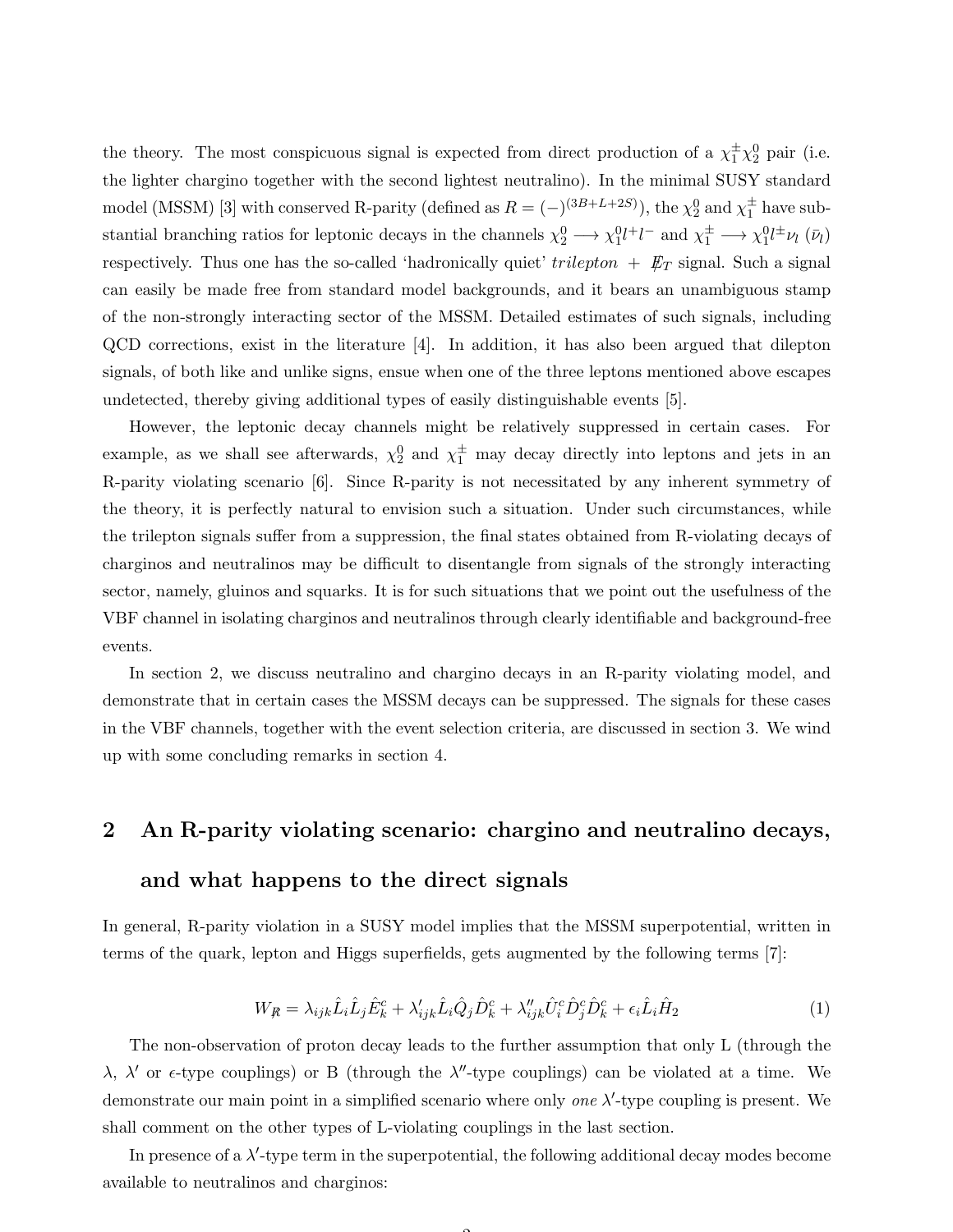

Figure 1: Contours of constant branching ratios for the decays (a)  $\chi_2^0 \to l^{\pm}q\bar{q}'$  and (b)  $\chi^{\pm} \to l^{\pm}q\bar{q}$ in  $M_2-\mu$  plane, with  $\lambda'_{221} = 0.2$  and  $\tan \beta = 10$ . We have assumed  $m_{\tilde{q}} = 300$  GeV,  $m_{\tilde{l}} = 200$  GeV. The shaded region is disallowed from LEP data.

$$
\chi^0 \longrightarrow l^{\pm} q \bar{q}' \tag{2}
$$

$$
\chi^{\pm} \longrightarrow l^{\pm} q \bar{q} \tag{3}
$$

the branching ratios depending on the strength of the R-violating interaction. In addition, of course, final states with neutrinos replacing leptons are also possible.

Our numerical estimates are done by assuming  $\lambda'_{221}$  to be the only non-zero L-violating coupling. Throughout this study, we have fixed slepton and squark masses at 200 and 300 GeV respectively. For such a squark mass, the maximum allowed value for  $\lambda'_{221}$  is 0.54 [8]. We use values well within this limit to compute the branching ratios for the decays mentioned in (2) and (3). Gaugino mass unification at a high energy scale has been assumed, so that all masses and mixing angles in the chargino-neutralino sector are fixed when we specify the  $SU(2)$  gaugino mass  $M_2$ , the Higgsino mass parameter  $\mu$ , and tan  $\beta$ , the ratio of the vacuum expectation values (vev) of the two Higgs doublets. We have *not* restricted ourselves by any further assumption about high scale physics (such as a supergravity framework), and thus the squark and slepton masses (and also  $\mu$ ) have been treated essentially as free parameters.

Some branching ratio contours for such decays for  $\chi_2^0$  and  $\chi_1^+$  in the  $\mu$ - $M_2$  parameter space are shown in figures 1(a) and 1(b), for  $\lambda'_{221} = 0.2$  and  $\tan \beta = 10$ . The regions constrained by LEP data  $[9]$  are also shown in the same figures. We supplement these by figures  $2(a)$  and  $2(b)$ , which show the variation of the same branching ratios with  $\lambda'_{221}$  and tan  $\beta$ . The dip in the curves from  $\tan \beta \simeq 30$  onwards is due to the lowering of the lighter stau mass to such a level that the tau-stau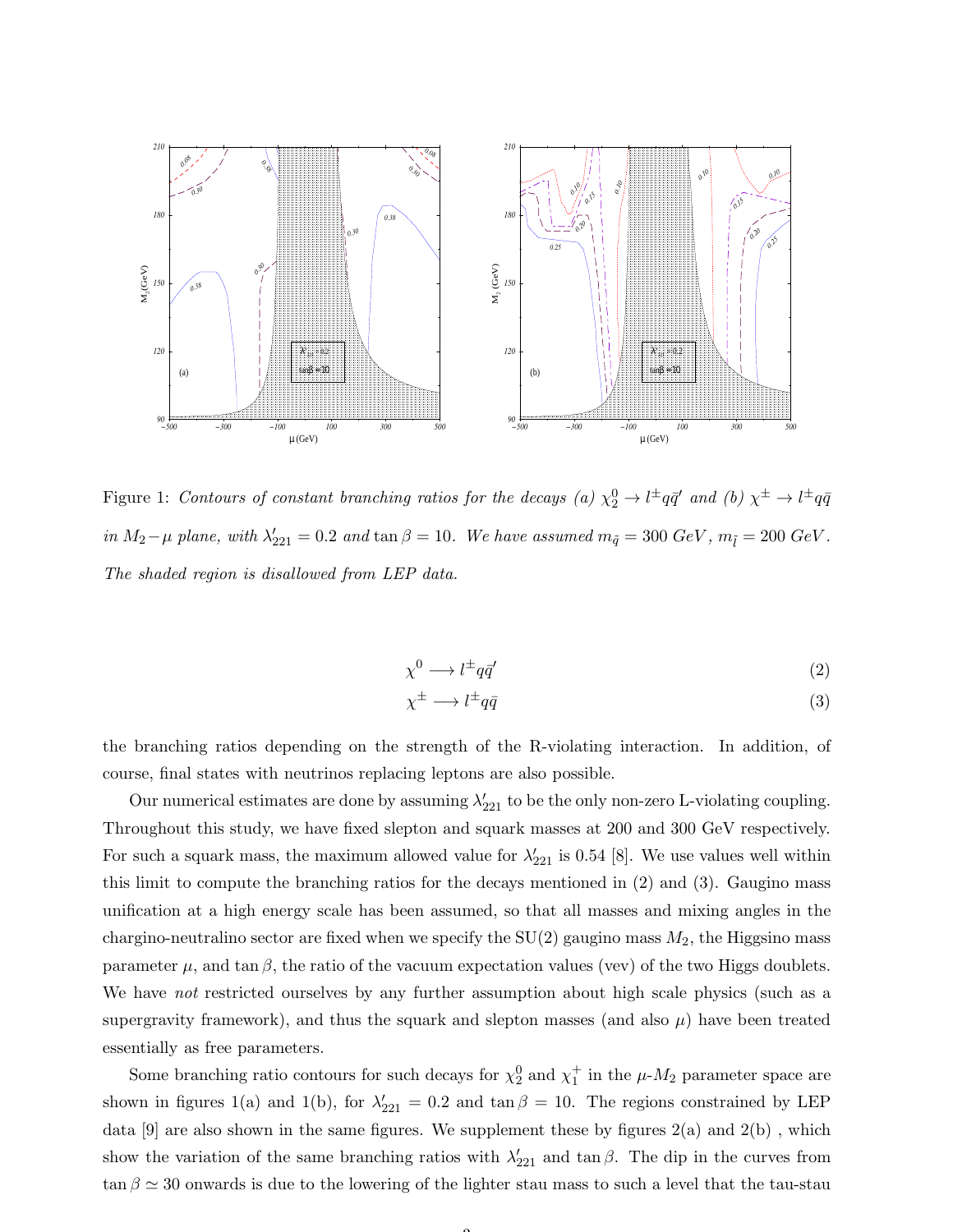

Figure 2: Variation of the branching ratios for the R-parity violating decays of  $\chi_2^0$  and  $\chi_1^{\pm}$  with (a) the coupling  $\lambda'_{221}$  and (b)  $\tan \beta$ .

(neutrino-stau) decay channel opens up for the  $\chi_2^0$  ( $\chi_1^{\pm}$ ). Similarly, for low tan  $\beta$ , the couplings (which are functions of the chargino and neutralino mixing elements) driving the MSSM chargino decays undergo a rise. This in turn explains the relative insignificance of the R-parity violating widths. The numerical results presented here use  $\tan \beta = 10$ , which corresponds to the plateau in figure 2b.

In addition to what is shown is equation (3), the chargino will also have an R-violating decay mode into a neutrino, driven by the same coupling. As for the neutralino, its Majorana character implies the existence of four R-violating decay modes altogether. Taking all of these into account, the contours shown in the figures imply considerable suppression of the MSSM decay channels for  $\chi_2^0$  and  $\chi_1^{\pm}$  over a substantial region of the allowed parameter space. On the whole, for  $\mu =$ 400  $GeV$ ,  $M_2 = 150 \text{ GeV}$  and  $\tan \beta = 10$ , the combined trilepton branching ratio for a  $\chi_2^0 \chi_1^{\pm}$ pair gets reduced by about one order for  $\lambda'_{221} = 0.2$ , and by a factor of nearly 50 for  $\lambda'_{221} = 0.4$ . The consequent dilution of the trilepton signals at the LHC may cost one dearly in the exclusive search for a chargino-neutralino pair. On the other hand, the modes available in this case lead to lepton + jets +  $E_T$  and dilepton + jets events. Similar final states are also possible from cascade decays of squarks and gluinos which are produced much more copiously at hadron colliders. Estimates of such  $(n \text{ jets} + m \text{ leptons} + \not\!\!E_T)$  event rates already exist for both the Tevatron and the LHC [10], and cascades originating from coloured superparticles are likely to dominate there. Therefore, the exclusive production modes in the chargino-neutralino sector, which are so clean and distinctive at LHC for MSSM, lose much of their cleanliness over a sizable region of the allowed parameter space in a scenario with broken R-parity.

In cases like the above, it is hardly necessary to emphasize the importance of new production

4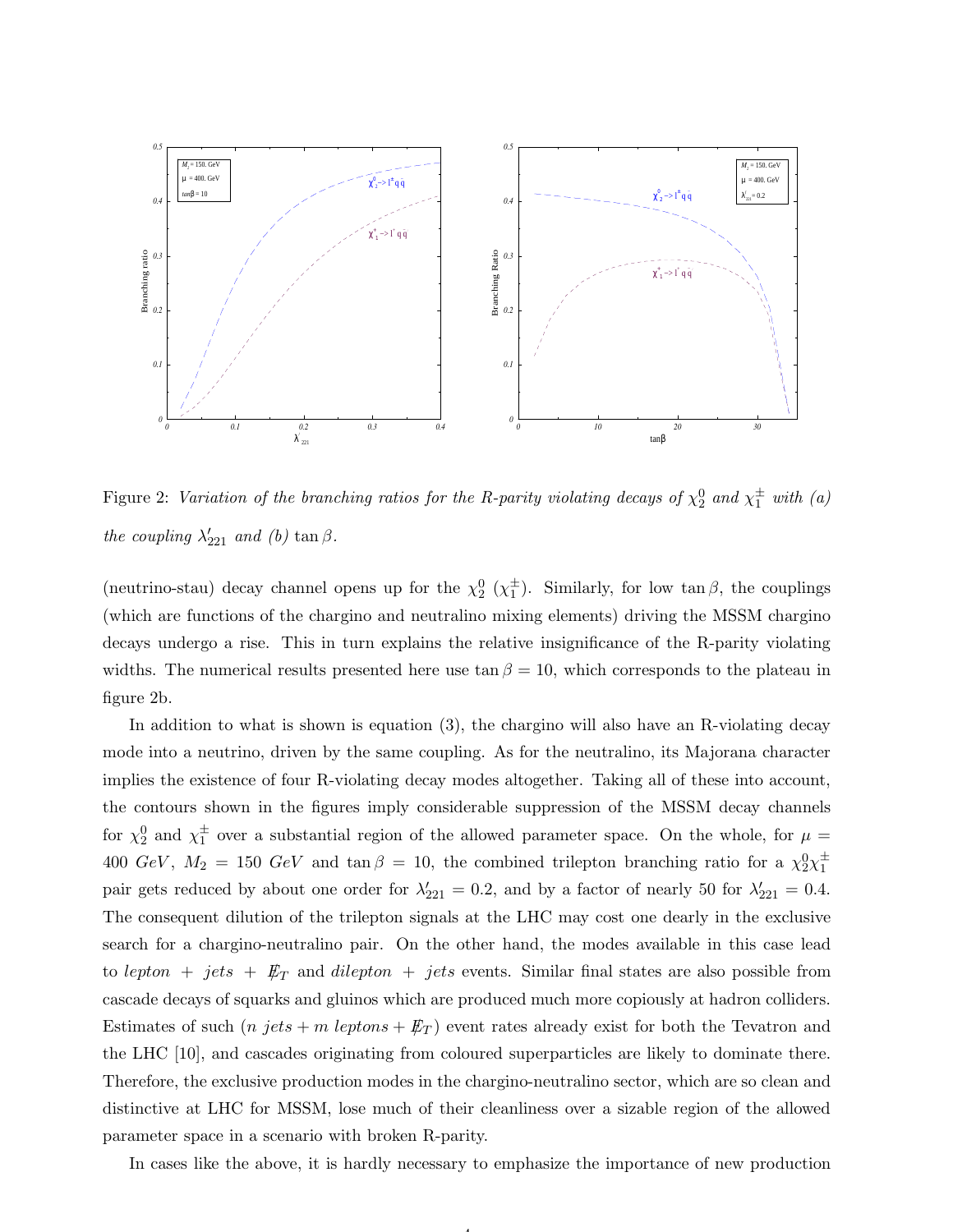channels in unravelling the non-strongly interacting sector of SUSY, which is so essential to obtain a clear picture about the particle spectrum and the different interactions. One direction to explore in this connection is the production of charginos and neutralinos through gauge boson fusion at the LHC. We take this up in the next section.

#### 3 Neutralino and chargino production via vector boson fusion

The vector boson fusion channel has so far been studied mainly with a view to Higgs searches. The salient features of this class of processes are [11]:

- Two highly energetic forward jets (originating from the two quarks from which the gauge bosons are emitted) moving in opposite directions, with the pseudorapidity  $(\eta)$  of each jet peaking in the region  $\eta = 3 - 4$ .
- Decay products of the particle(s) produced via VBF lying in the rapidity interval between the two forward jets.
- Suppression of hadronic activity (arising from coloured particle exchange) in the rapidity interval between the forward jets.

If neutralinos and charginos are also produced via VBF, then the above event characteristics enable us to eliminate similar effects originating from gluinos and squarks. This can be achieved by demanding a high ( $\gtrsim$  650 GeV) invariant mass for the forward jet pair. Consequently, when R-parity violating decays for  $\chi_2^0$  and  $\chi_1^{\pm}$  dominate, the centrally produced charginos and neutralinos should give rise to events of the type

## Like- or Unlike-Sign Dileptons  $+ \geq 2$  Jets

in the rapidity interval between the two high invariant mass forward jets. With our particular choice of the  $\lambda'$ -coupling, the leptons actually turn out to be muons. Such events are largely free from standard model backgrounds, too, especially after applying the cuts that we shall discuss shortly.

Signals of the above type can be obtained from  $\chi_i^0 \chi_j^0$ ,  $\chi_i^{\pm} \chi_j^{\pm}$ ,  $\chi_i^+ \chi_j^-$  as well as  $\chi_i^0 \chi_j^{\pm}$ . Of these, the largest contributions come from  $\chi_1^+\chi_1^-$  and  $\chi_2^0\chi_1^{\pm}$ , so long as one adheres to a gaugino mass unification scheme. Out of the large number of diagrams leading to final states mentioned above, only those involving  $W, Z$  and  $\gamma$ -fusion contribute to events with the characteristics laid down here. We have numerically calculated all the helicity amplitudes (for pp collision with  $\sqrt{s}$  = 14 TeV corresponding to these diagrams using the HELAS package [12]. CTEQ4L distributions [13] have been used in our parton level Monte Carlo calculation, with the factorization scale set at the sum of the masses of the neutralino/chargino pair-produced via VBF.

 $\overline{ }$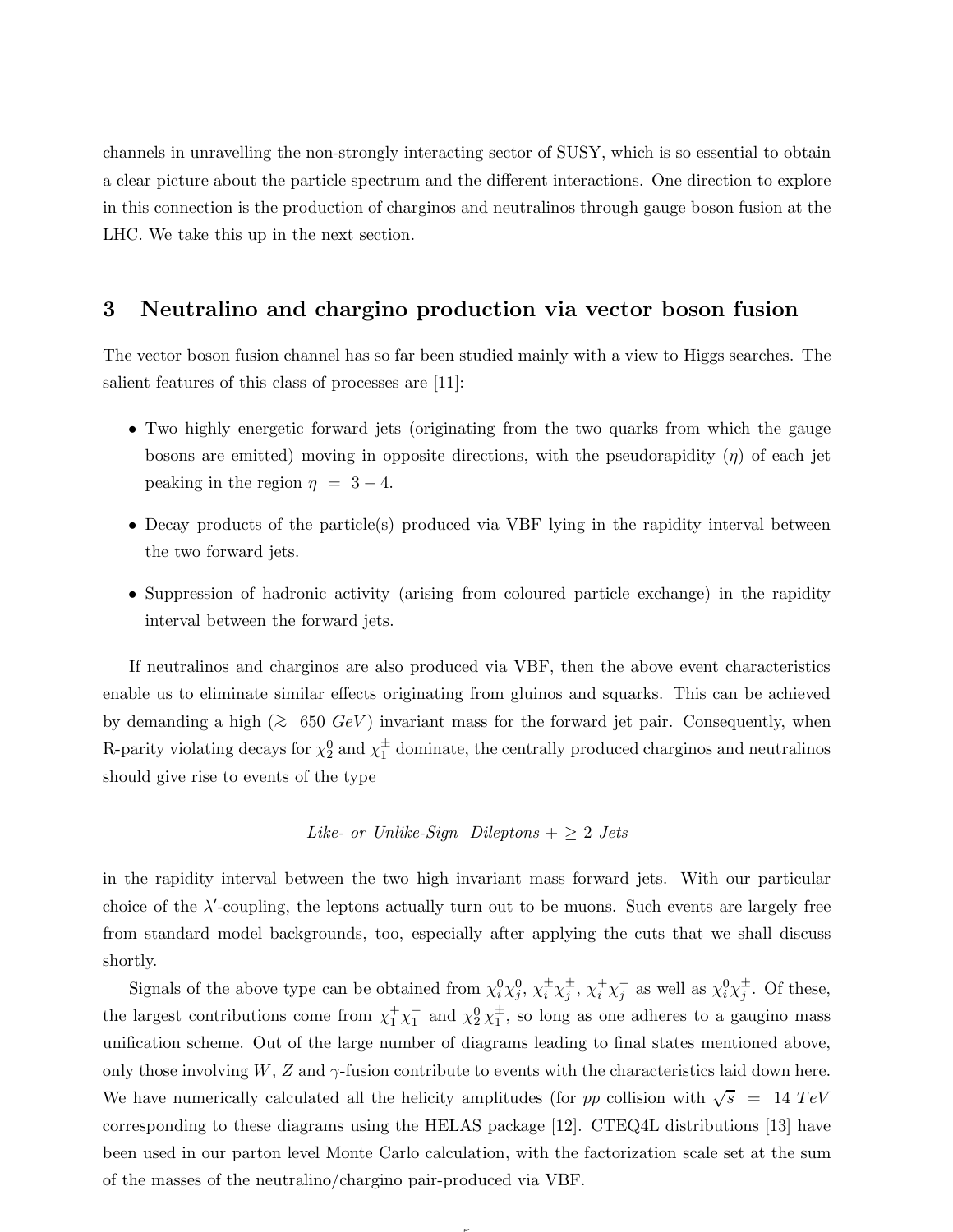It should be noted that the signals under consideration here can come not only from direct R-parity violating decays of heavier neutralinos and charginos but also from, say,  $\chi_2^0$  or  $\chi_1^{\pm}$  decaying hadronically through MSSM interactions to the  $\chi_1^0$ , and the latter decaying through  $\lambda'$ -type couplings. Such cascade processes are included in our calculation; they are especially important in cases where the R-violating couplings are relatively small. In such cases, MSSM interactions override them in  $\chi_2^0$  or  $\chi_1^{\pm}$  decays, but their presence is reflected in the decay channels of the lightest neutralino.

The events have been required to pass the following cuts:

- A minimum invariant mass of 650  $GeV$  on the two forward jets  $(j_1, j_2)$ .
- $2 \leq |\eta| \leq 5$  for each forward jet, with  $\eta(j_1)$   $\eta(j_2) < 0$ .
- $|\Delta \eta_{j_1j_2}| \geq 4.$
- $E_T \geq 15 \text{ GeV}$  for all jets.
- $\bullet\,$  The central jets and leptons to lie in the rapidity interval between  $j_1$  and  $j_2$  .
- $\Delta R(l, j_{1(2)}) \geq 0.6$ .
- $\Delta R(central\ jet, j_{1(2)}) \geq 0.6$ .
- $p_T \geq 10 \text{ GeV}$  for the central muons.
- The dilepton invariant mass lying outside the region  $m_Z \pm 15 \text{ GeV}$  for unlike-sign dileptons.
- Total missing  $E_T \leq 10 \text{ GeV}$ .

The rapidity and isolation cuts separate the central events arising from neutralino and chargino decays. The large invariant mass demanded of the forward jets sets the signal events apart from potential backgrounds from squarks and gluinos. This combination of cuts eliminates practically all standard model backgrounds as well as those arising in R-conserving MSSM. In the case of unlike-sign leptons, the invariant mass cut on the lepton pair takes care of faking by a Z-boson. And finally, an upper limit set on the missing transverse momentum (obtained after applying a Gaussian smear [14] on the momenta of the final-state partons and leptons) is expected to take care of such backgrounds as those from a  $tt$  pairs, with semileptonic b-decays giving rise to like-sign dileptons. For unlike-sign dileptons, the two b's from a top-antitop pair can also in principle be a potential source of backgrounds. A stiff isolation cut between the leptons and jets in the central region is one cure for this problem; however, the signal strength then gets reduced by upto a factor of 10. Instead of applying such a cut, we have noticed that the upper limit set on the missing  $E_T$ comes to our rescue in reducing this background. Since the leptons and neutrinos have similar  $E_T$ distributions, those background events which pass the lepton  $E_T$  cuts set by us mostly carry large

 $\sqrt{2}$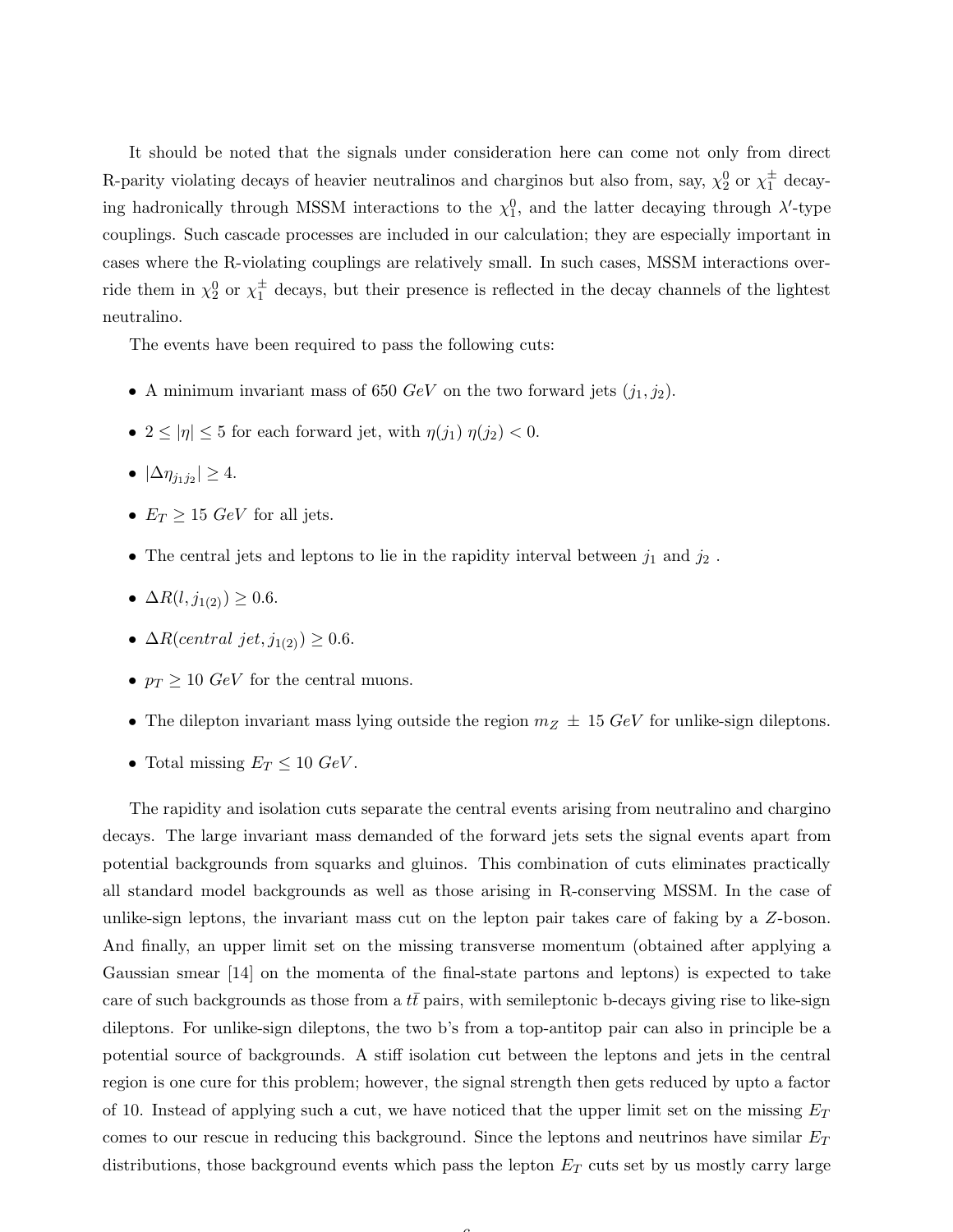

Figure 3: Event contours for (a) like-sign dilepton (LSD) production and (b) unlike-sign dilepton (USD) production in  $M_2 - \mu$  plane, with  $\lambda'_{221} = 0.2$  and  $\tan \beta = 10$ . Other features are same as in fig. 1.

missing  $E_T$  as well, and thus they get eliminated by the  $\not{E}_T$ -cut. Thus the demand that our final state particles are 'visible' makes the signal background-free.

In figures  $3(a)$  and  $3(b)$ , we present the event contours for both like-and unlike-sign dileptons (LSD,USD), for  $\lambda'_{221} = 0.2$  and  $\tan \beta = 10$ . The event rates have been calculated for an integrated luminosity of 100  $fb^{-1}$ . It is found that as far as USD events are concerned, the dominant contributions come from  $\chi_1^+\chi_1^-$  production and R-parity violating decay of each of them. Also, the  $\chi_1^{\pm}\chi_2^0$ production channel contributes appreciably. For LSD, on the other hand, a  $\chi_1^+\chi_1^-$  pair contributes only if at least one chargino has an R-conserving decay into a  $\chi_1^0$  which subsequently gives one lepton via the  $\lambda'$ -type coupling. In any case, one can easily have upto about 250 events of both USD and LSD types surviving the cuts for the choice of parameters shown here. This includes regions in the parameters space for both positive and negative values of  $\mu$ ; it may be noted here that the region of our interest is compatible with the SUSY solution recently measured excess in muon anomalous magnetic moments, so long as  $\mu$  is positive [15].

Signals of the said type can be measurable even for much smaller values of  $\lambda'_{221}$ . For example, if it has a value of 0.02, then the R-parity violating decays of  $\chi_1^{\pm}$  and  $\chi_2^0$  are severely suppressed. However, this is where the two-stage decays, boosted by the 100% branching ratio for R-violating  $\chi_1^0$  decay, come to be of use. As is shown in figures 4(a) and 4(b), one can expect up to about 40 events of both USD and LSD types with the given integrated luminosity even with such a small value of the R-parity violating interaction. This leads us to the conclusion that such signals are worthwhile to investigate at the LHC even for a situation where R-parity violation is miniscule.

 $\rightarrow$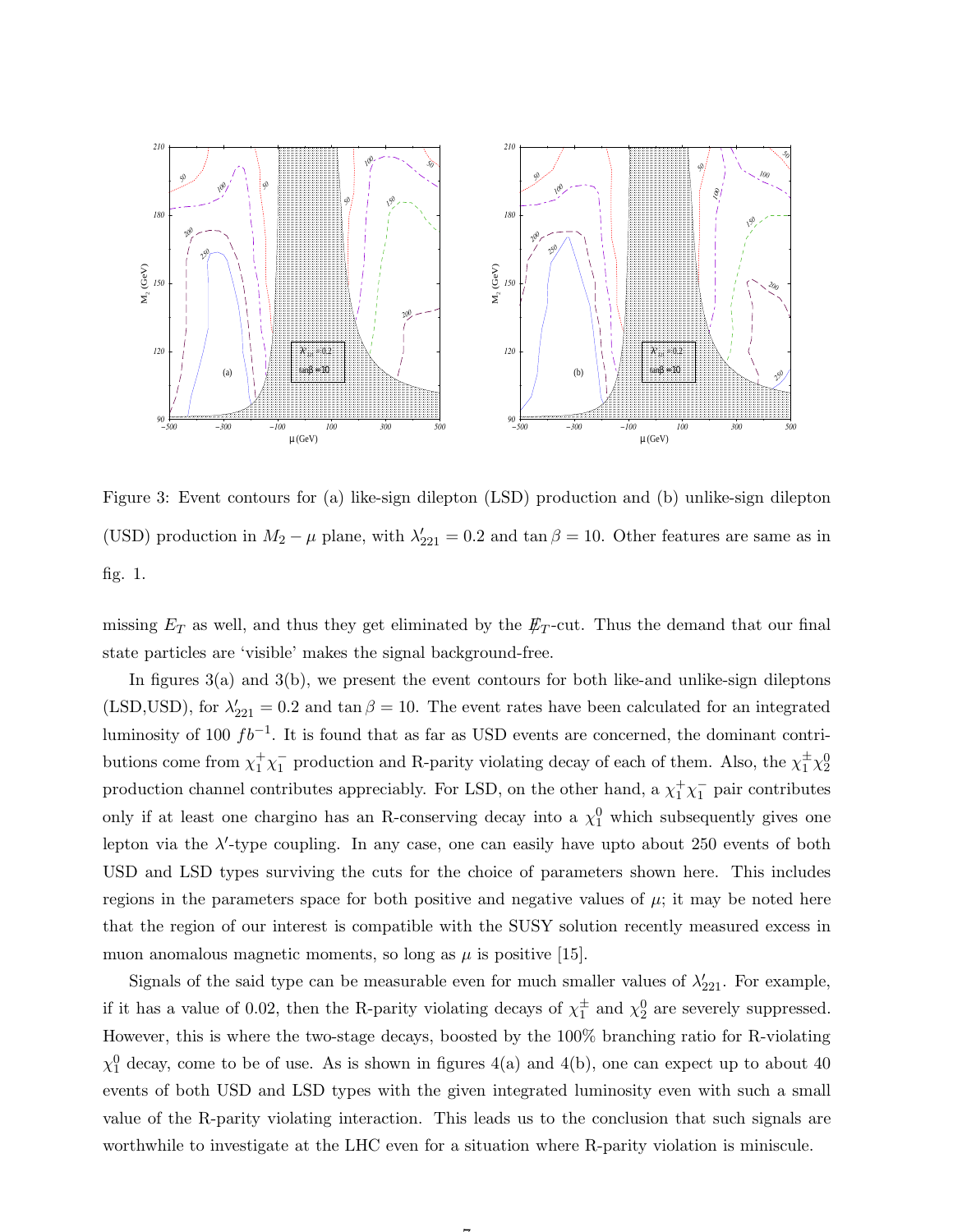

Figure 4: Event contours for (a) like-sign dilepton (LSD) production and (b) unlike-sign dilepton (USD) production in  $M_2 - \mu$  plane, with  $\lambda'_{221} = 0.02$  and  $\tan \beta = 10$ . Other features are same as in fig. 1.

We have presented our results in the  $\mu - M_2$  plane. From figure 4 it is evident that for  $\lambda'_{221} =$ 0.02, one can have 20 signal events, for values of  $M_2$  upto about 200 GeV. Figure 3, on the higher hand, shows the corresponding number of events to be around 50. In terms of neutralino chargino masses, this means that we can probe upto a lighter chargino and second lightest neutralino mass upto about 200 GeV. The lightest chargino mass reach is nearly half of the above value. This is indicative of how much improvement over the LEP results is possible through the VBF technique in probing the chargino-neutrino sector of an R-parity violating scenario.

The signals suggested here can also be mimicked by the production of charged-higgs boson pairs via VBF channel [16]. The production cross-section for the latter can reach upto 10  $fb$ . Further decay of  $H^{\pm}$  to  $\chi_1^{\pm}\chi_1^0$  or  $W^{\pm}h^0$ , to may lead to final states comprising unlike-sign dileptons associated with jets. Following reference [17], charged-higgs branching ratio to  $\chi_1^{\pm} \chi_0^0$  can be as big as 0.7. Leptonic decay of the charginos would make the effective branching ratio of a charged-higgs pair to unlike sign dileptons around 2%. Cuts on the leptons and jets in the central region will further reduce the signal strength and we may be left with a maximum of 10 such events coming from this channel. Moreover, R-conserving decays of the charginos would produce a large amount of missing  $E_T$  caused by the lightest neutralino. So our missing  $E_T$  cut (< 10 GeV) can control this 'background' quite efficiently.

Also,  $H^{\pm} \to W^{\pm} h^0$  decay can have a maximum branching ratio of 0.6 for low tan  $\beta$  and for higgs mass less than tb threshold. The tb channel, once allowed, becomes dominant. Effective branching ratios of these channels to unlike sign di-leptons are around 0.025 and 0.04 respectively. Both these channels will produce missing energy due to the leptonic decays of the W bosons. Again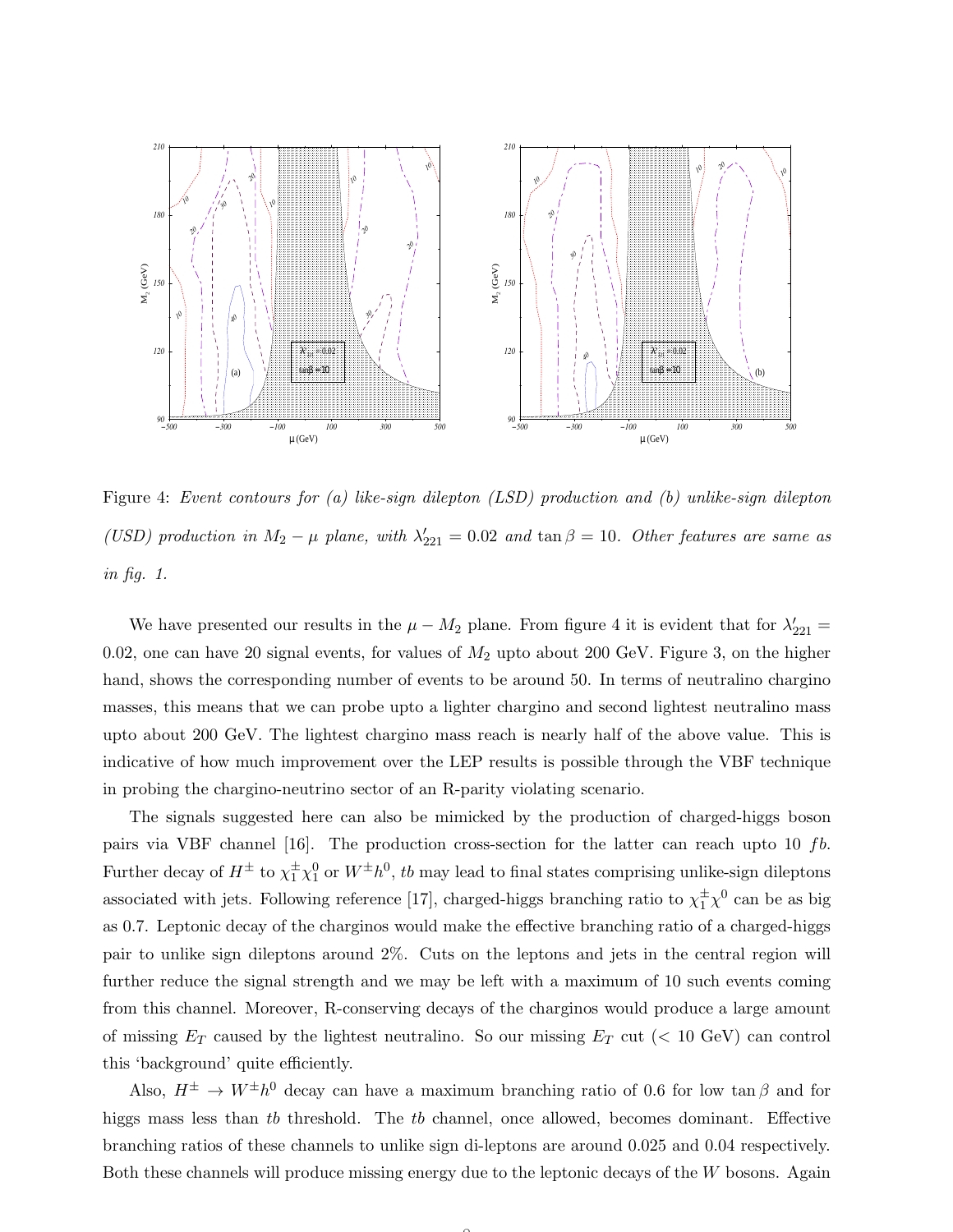our missing  $E_T$  cut is effective in reducing these backgrounds compared to our signals. Finally, the direct  $H^{\pm}$  pair-production via  $q\bar{q}$  or gg fusion has a large cross-section. Gluon radiation from initial states in such cases may produce two forward jets. But demanding a high invariant mass of the forward jets and  $E_T^j > 15$  GeV, we can successfully kill this background also.

#### 4 Concluding remarks

We have considered the production of charginos and neutralinos at the LHC via VBF in an R-parity violating scenario. We have seen that over a substantial part of the parameter space, a  $\lambda'$ -type interaction can cause the  $\chi_2^0$  or the  $\chi_1^{\pm}$  to decay predominantly into a lepton and two quarks, thereby suppressing the hadronically quiet trilepton mode and giving instead signals which can be faked by gluino and squark cascades. In these cases, charginos and neutralinos, produced in pairs through VBF, can give rise to large event rates, after filtration through cuts that should remove standard model backgrounds and residual effects of the strongly interacting sector of the SUSY spectrum. We have also noted that the signals suggested here can be clearly detectable after all cuts even for very small values of the R-parity violating couplings.

In the context of (R-parity conserving) MSSM, too, the VBF channel could be interesting. For example, VBF provides the unique channel for the production of a  $\chi_i^{\pm} \chi_j^{\pm}$  pair. This will lead to dileptons plus missing  $E_T$  in the central region. However, the like-sign chargino pair-production cross-section in this manner is rather low ( $\sim$  5−7 fb) and the corresponding signals are considerably smaller than those coming from the VBF production of like-sign W's. On the other hand, unlike-sign dilepton event rates from  $\chi_i^+ \chi_j^-$  production in the same manner fare much better compared to the corresponding rate from  $W^+W^-$  production. For example, with  $\mu = 400 \text{ GeV}, M_2 = 150 \text{ GeV}$ and tan  $\beta = 5$ , and with the same cuts on the forward jets and central leptons as those described in the previous section, 191 unlike-sign dileptons +  $\not\hspace{-1.2mm}E_T$  events are predicted from a  $\chi^+_i \chi^-_j$  pair produced via VBF for an integrated luminosity of 100  $fb^{-1}$ , as against 86 from a W-pair produced in the same fashion. Since forward jet tagging is going to be a part of LHC experiments anyway, this might be looked upon as an additional process that can be exploited to uncover hadronically quiet signals of the chargino-neutralino sector in MSSM.

Also, in cases with  $\lambda$ -type interactions, although the R-violating decays of  $\chi_2^0$  or  $\chi_1^{\pm}$  will still give hadronically quiet events, the VBF channels will lead to spectacular multilepton signals in the central region. Such central multilepton signals can also arise from the cascade process mentioned in the previous section when the second lightest neutralino or the lighter chargino decays leptonically into the lightest neutralino. Similarly, decays of  $\chi_2^0$  or  $\chi_1^{\pm}$  into real gauge bosons and leptons might be the sources of interesting signals of the bilinear R-parity violating term shown in equation (1). A detailed study of such signals (including those within the MSSM) will be presented in a subsequent paper [18] .

Finally we want to point out that signals similar to those described here can also arise from the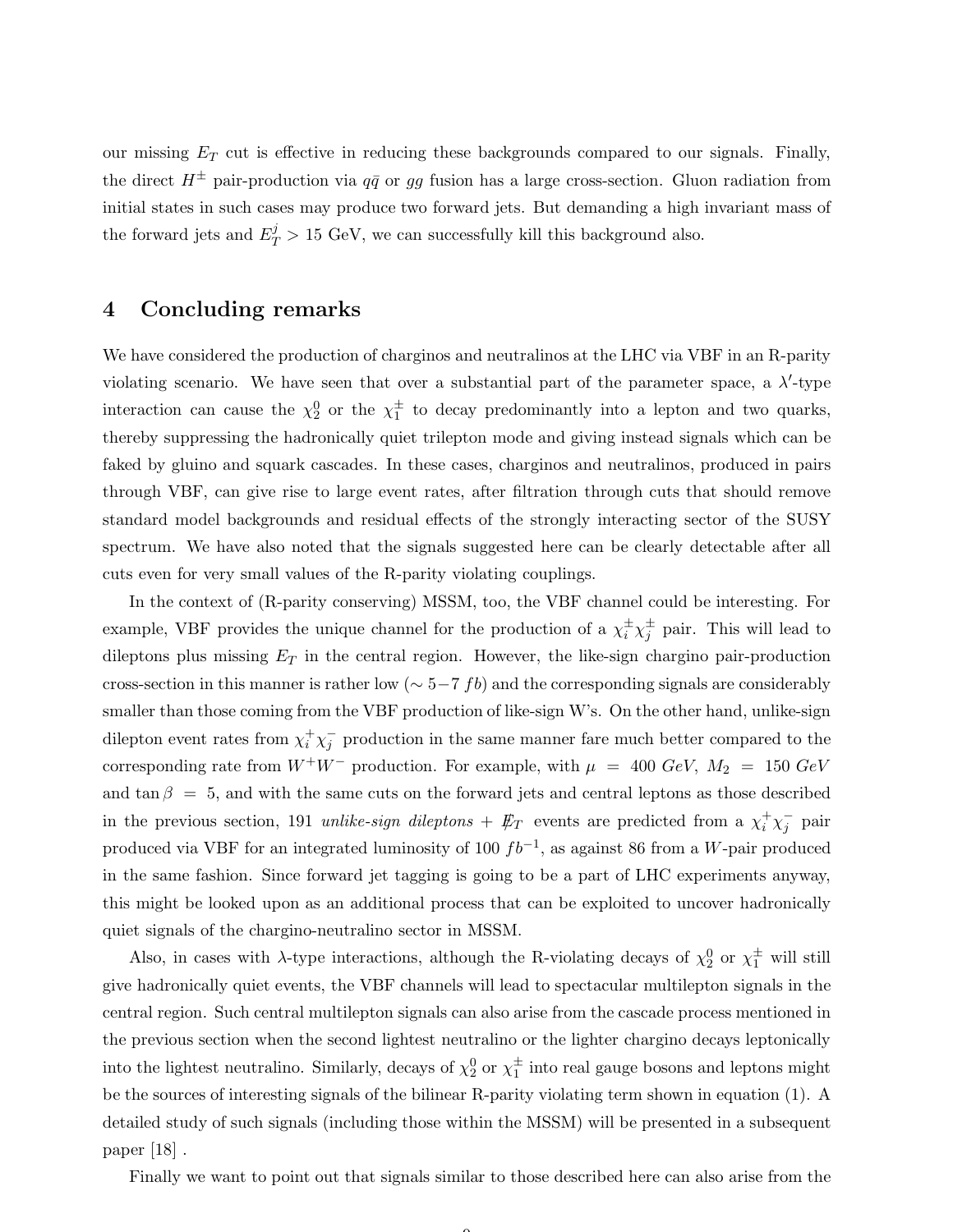production of the lightest neutral Higgs boson and its subsequent decay into a pair of neutralinos which might decay via the  $\lambda'$ -type couplings [19]. In such a case, however, the total invariant mass of the products lying in the region in between the two forward jets is equal to the Higgs mass, and should thus lie within about 130  $GeV$ . On the other hand, the signals from the chargino-neutralino pair have considerably higher invariant mass so long as the chargino and neutralino masses satisfy the LEP constraints. Thus the signals discussed here are in a way complementary to the ones that can be observed if the lightest neutral scalar has a substantial branching ratio for the  $\chi_1^0 \chi_1^0$  channel.

Acknowledgement: We thank D. Choudhury for helpful discussions. The work of B.M. has been partialy supported by the Board of Research in Nuclear Sciences, Department of Atomic Energy, Government of India.

### References

- [1] R.N. Cahn, S. Dawson, Phys. Lett. B136 196 (1984); R. Godbole, S. Rindani, Z. Phys. C36 91987) 395. D. Rainwater, D. Zeppenfeld, Jour. High Energy Phys. 9712:005 (1997) ; D. Rainwater, D. Zeppenfeld, K. Hagiwara, Phys. Rev. D59 010437 (1999); D. Rainwater, D. Zeppenfeld, Phys. Rev. D60 113004 (1999); T. Plehn, D. Rainwater, D. Zeppenfeld, Phys. Rev. D61 093005 (2000).
- [2] T. Plehn, D. Rainwater, D. Zeppenfeld, Phys. Lett. B454 297 (1999); A. Datta, P. Konar, B. Mukhopadhyaya, Phys. Rev. D63 095009 (2001); O. Eboli and D. Zeppenfeld, Phys. Lett. B495 147 (2000).
- [3] For reviews see, for example, J. Wess, J. Bagger, Supersymmetry and Supergravity, (Princeton University Press, 1983); H. Nilles, Phys. Rep. 110 1 (1984); H. Haber, G. Kane, Phys. Rep. 117 75 (1985); M. Drees, S. P. Martin (hep–ph/9504324); I. Simonsen (hep–ph/9506369); X. Tata, (hep–ph/9706307); S. Dawson, Lectures given at TASI'97, (hep–ph/9712464).
- [4] H. Baer et al.; Phys. Rev. Lett. 79 968 (1997) ; H. Baer et al.; Phys. Rev. D58 075008 (1998); H. Baer et al.; Phys. Rev. D61 095007 (2000); W. Beenakker et al., Phys. Rev. Lett. 83 3780  $(1999)$ .
- [5] K.Matchev, D. Pierce, Phys. Lett. B467 225 (1999); K. Matchev, D. Pierce, Phys. Rev. D60 075004 (1999).
- [6] See, for example, C.S. Aulakh, R.N. Mohapatra, Phys. Lett. B119 136 (1982); L.J. Hall, M. Suzuki, Nucl. Phys. B231 419 (1984); G. Ross, J.W. F. Valle Phys. Lett. B151 375 (1985); S. Dawson Nucl. Phys. B261 297 (1985); H. Dreiner in Perspective in Supersymmetry ed., G. Kane, World Scientific, (hep–ph/9707435).

 $\overline{10}$ 

[7] V. Barger, G.F. Giudice, T. Han, Phys. Rev. D40 2987 (1989).